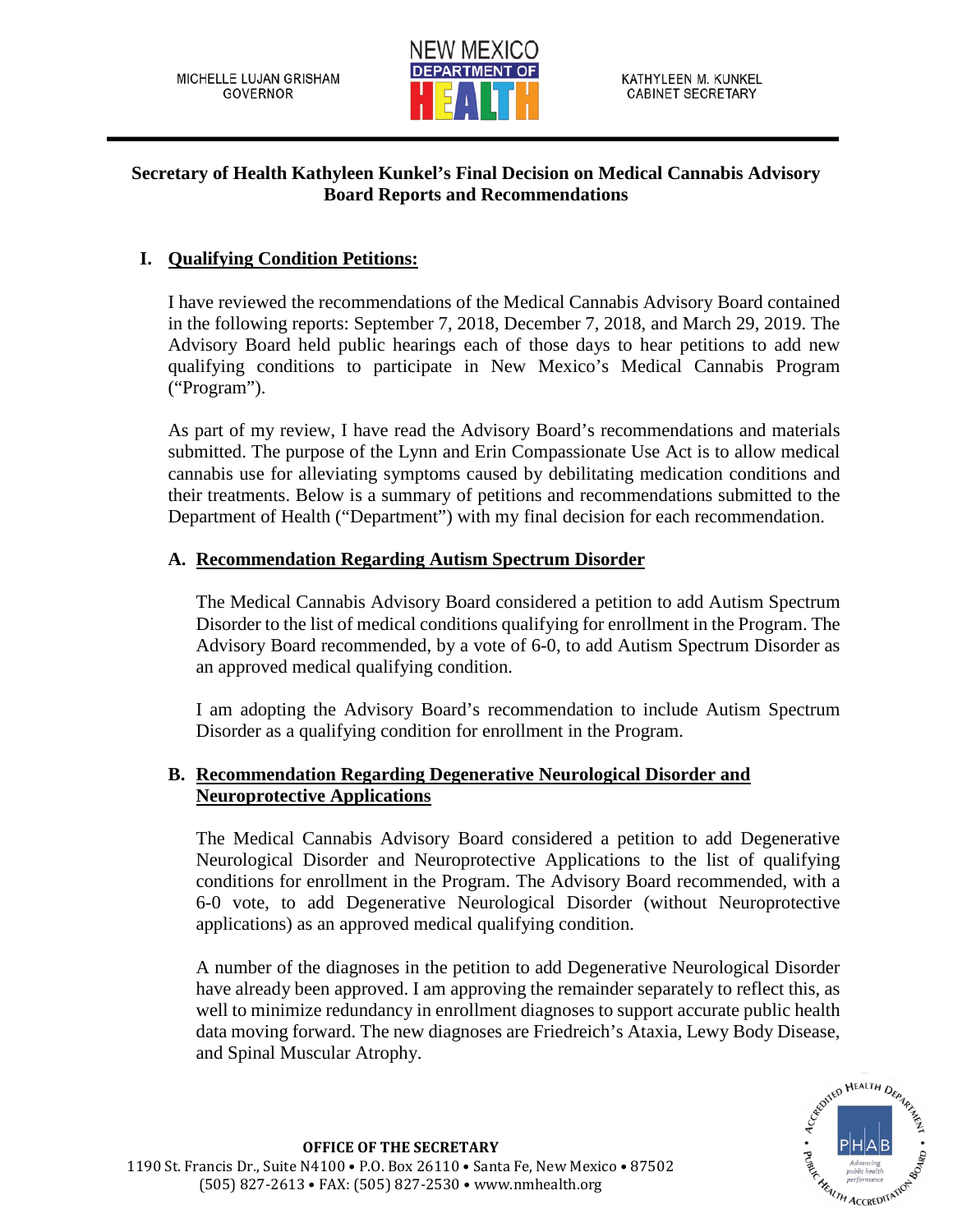### **C. Recommendation Regarding Alzheimer's Disease**

The Medical Cannabis Advisory Board considered a petition to add Alzheimer's Disease to the list of qualifying conditions for enrollment in the Program. The Advisory Board recommended, by a 6-0 vote, to add Alzheimer's Disease as an approved medical qualifying condition.

I am adopting the Advisory Board's recommendation to include Alzheimer's Disease as a qualifying condition for enrollment in the Program.

### **D. Recommendation Regarding Nystagmus**

The Medical Cannabis Advisory Board considered a petition to add Nystagmus to the list of qualifying conditions for enrollment in the Program. The Advisory Board recommended, by a 5-1 vote, to not add Nystagmus as an approved medical qualifying condition, citing a lack of inadequate medical research and evidence.

I am adopting the Advisory Board's recommendation to not include Nystagmus as a qualifying condition for enrollment in the Program.

#### **E. Recommendation Regarding Opioid Dependence**

The Medical Cannabis Advisory Board considered a petition to add Opioid Dependence to the list of qualifying conditions for enrollment in the Program. In a 4-0 vote, the Advisory Board recommended that Opioid Use Disorder, as defined in the DSM-V, be recommended for inclusion as a medical qualifying condition for enrollment in the Program.

I am adopting the Advisory Board's recommendation to include Opioid Use Disorder, as defined in the DSM-V, as a qualifying condition for enrollment in the Program.

# **F. Recommendation Regarding 65 + as Qualifying Condition**

The Medical Cannabis Advisory Board considered a petition to add 65 and older as a qualifying condition in for enrollment in the Program. The Advisory Board, in a 4-0 vote, recommended not adding 65 and older as a medical qualifying condition.

I am adopting the Advisory Board's recommendation to not add 65 and older as qualifying condition for enrollment in the Program.